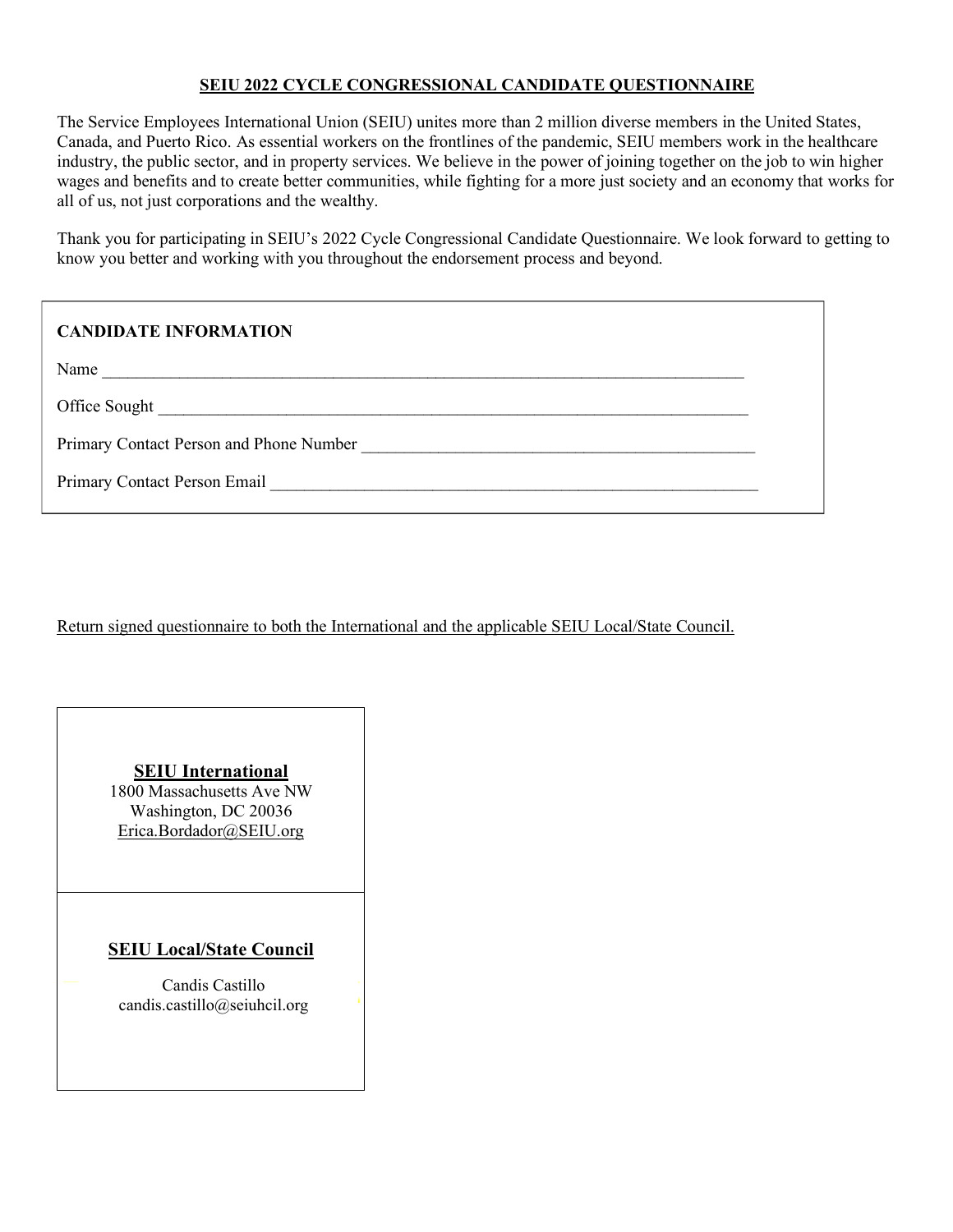# **2022 CAMPAIGN PROFILE**

| Campaign Staff                                                                                                                                                                   |  |
|----------------------------------------------------------------------------------------------------------------------------------------------------------------------------------|--|
| Campaign Manager<br><u>Leadenborne and the contract of the contract of the contract of the contract of the contract of the contract of</u><br>Finance Director <u>Contractor</u> |  |
| <b>Campaign Consultants</b>                                                                                                                                                      |  |
| Pollster                                                                                                                                                                         |  |
| <b>Anticipated Campaign Budget</b>                                                                                                                                               |  |
| Total Amount of Anticipated Campaign Expenditures________________________________                                                                                                |  |
| Other Information                                                                                                                                                                |  |
| Republican<br>Party Affiliation: Democratic<br>Other                                                                                                                             |  |
|                                                                                                                                                                                  |  |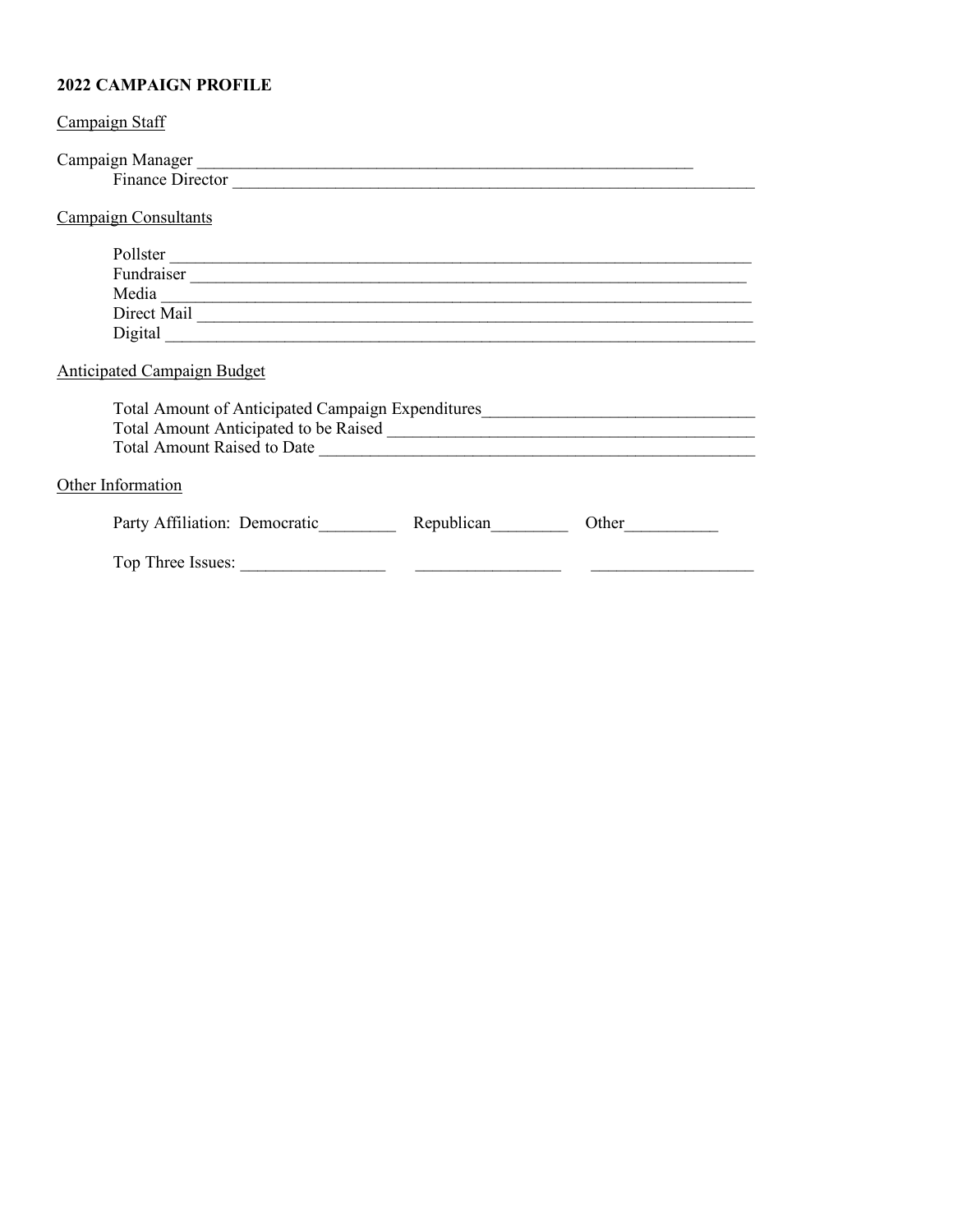#### **QUESTIONNAIRE**

**Our union unites essential workers of every race and background, in every state, keeping America fed, clean, safe, and healthy.** We care for your children and your aging loved ones. We keep public spaces and facilities clean and secure. We serve your food and keep you safe when you travel. We are on the frontlines of the pandemic, keeping our communities going. We are essential - and we always have been.

We're fighting for racial, economic, healthcare, immigrant, and climate justice. Our votes made the difference in the 2020 election. Now, we're ready to get to work to create an inclusive, resilient America where every Black life matters, every immigrant has a path to citizenship, and everyone who works for a living can feed their family and live a good life.

**Working people united in SEIU and the Fight for \$15 and a Union demand that 2022 candidates unabashedly champion economic and racial justice:** every worker should have the right to join a union, no matter where they work and everyone should be able to vote freely and safely.

Together, we will build a just, resilient America where all working people can join together in unions and earn at least \$15 an hour; where quality healthcare is accessible and affordable for all and everyone has a secure retirement; where immigrant families are able to stay together; where all communities have access to quality public services; where we dismantle anti-Black and structural racism and achieve equality for all people regardless of gender or sexual orientation; where every vote counts; where we all have clean air to breathe and clean water to drink; and where our economy and democracy work for all of us, not just millionaires and billionaires.

| YES, I believe in Unions for All and will fight so everyone, no matter where they work, can join a union. |  |
|-----------------------------------------------------------------------------------------------------------|--|
| YES, everyone in America should have guaranteed access to quality, affordable healthcare.                 |  |
| YES, long term care and all healthcare jobs should be good union jobs.                                    |  |
| YES, I stand with workers in the Fight for \$15 campaign who are demanding higher wages and union rights. |  |
| YES, I support the PRO Act.                                                                               |  |
| YES, I will work to protect voting rights so everyone can vote freely and safely.                         |  |
| YES, public dollars should be used to create good, union jobs.                                            |  |
| YES, I support bold and urgent action to address climate change.                                          |  |
| YES, immigrant families should be welcome, safe, and free in America.                                     |  |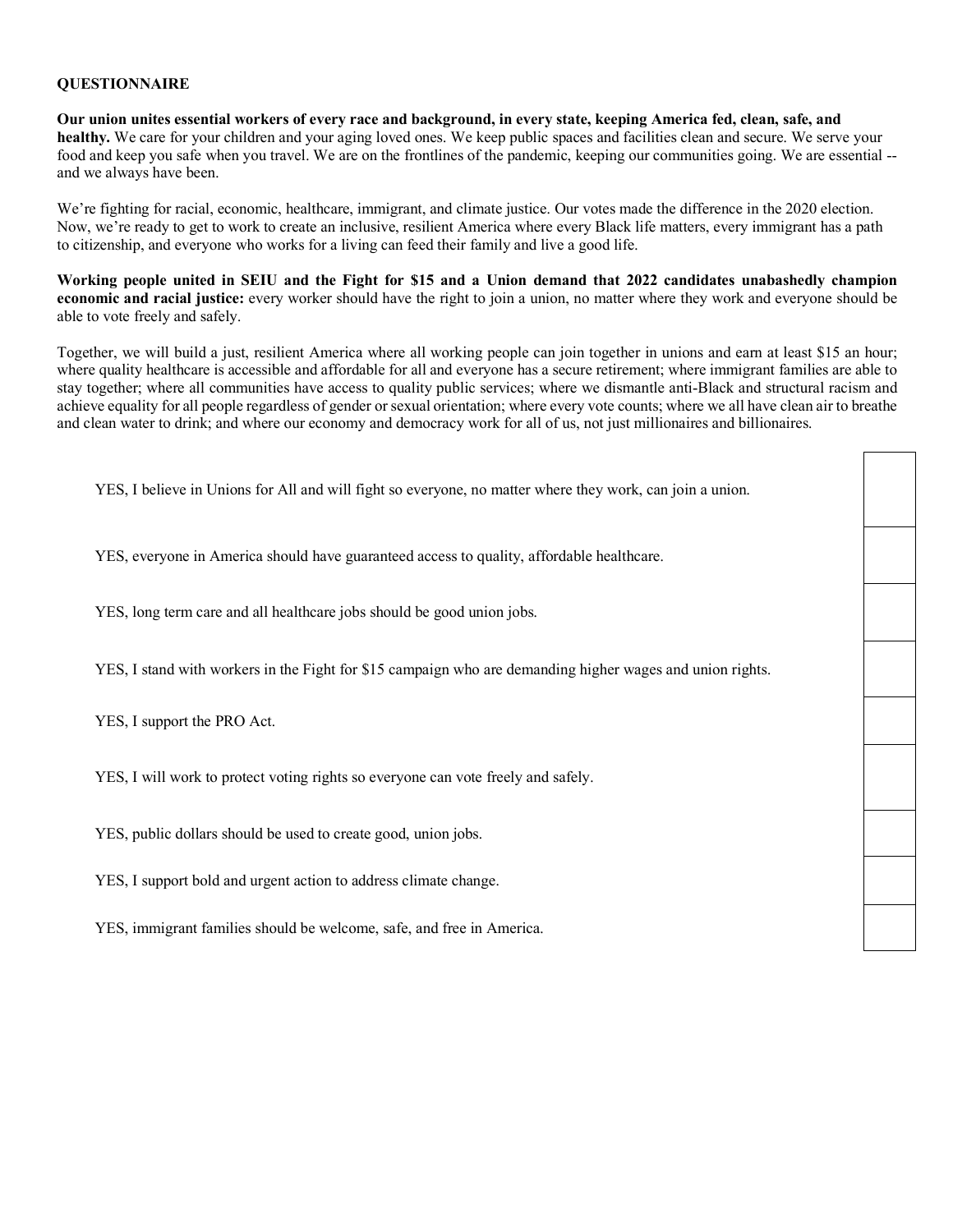## **I. UNIONS FOR ALL**

The opportunity to join a union – no matter where you work – is the best way to raise wages, improve working conditions, create good jobs, and begin to fix the rigged economy.

#### **FIGHT FOR \$15 AND UNION RIGHTS**

1. If elected, would you stand with workers in the Fight for \$15 and a Union who are demanding higher wages and union rights? Would you reaffirm the importance of unions to our communities and take actions on behalf of workers such as attending rallies, issuing public statements in support of workers, contacting employers, sponsoring public forums and otherwise supporting workers who are trying to build power in our economy?

\_\_\_\_\_\_\_\_\_\_\_ YES \_\_\_\_\_\_\_\_\_\_\_\_ NO

2. If elected, would you support the federal Raise the Wage Act, which would raise the minimum wage to \$15, index it thereafter, and phase out subminimum wages for tipped and workers with disabilities?

\_\_\_\_\_\_\_\_\_\_\_\_ YES \_\_\_\_\_\_\_\_\_\_\_ NO

The Fight for \$15 and a Union movement has galvanized workers across the country who are working hard and struggling to get by every day. Thousands of workers, from fast-food workers to child care teachers to home care providers and gig workers, have joined strikes and other actions to win \$15/hour and union rights. Their courage has helped focus the country on the crisis of underpaid work.

## **ENABLE WORKERS ACROSS AN INDUSTRY to JOIN TOGETHER in a UNION**

1. If elected, would you support bold changes to labor law that will allow workers to organize and negotiate standards across entire industries and make it possible for states and localities to try to make it easier for workers to organize?

\_\_\_\_\_\_\_\_\_\_\_ YES \_\_\_\_\_\_\_\_\_\_\_\_ NO

2. If elected, will you support the PRO Act and other legislation that aims to address employer efforts to undermine the protections of the NLRA? Would you support bills that make it easier for working people to join together in unions through provisions such as ending misclassification of employees as independent contractors, accurately determining joint employer status to hold the actual employers responsible for poor treatment of workers, and repealing the ability of states to pass so-called Right to Work laws?

\_\_\_\_\_\_\_\_\_\_\_ YES \_\_\_\_\_\_\_\_\_\_\_\_ NO

3. Even if the PRO Act were to pass, there would still be gaping holes in our laws designed to protect workers. To extend worker protections beyond the PRO Act, would you support expanding the NLRA to cover domestic and agricultural workers?

\_\_\_\_\_\_\_\_\_\_\_ YES \_\_\_\_\_\_\_\_\_\_\_\_ NO

Corporations like McDonald's are hurting our communities, feeding a cycle of multi-generational poverty, and exploiting Black, brown, API, indigenous, and white working people across the country. Every working person must have the opportunity to join unions across industries and regions to improve working conditions. Cities and states should have the freedom to innovate and create new ways to set the table for working people and employers to bargain over wages, workers' rights, and community benefits.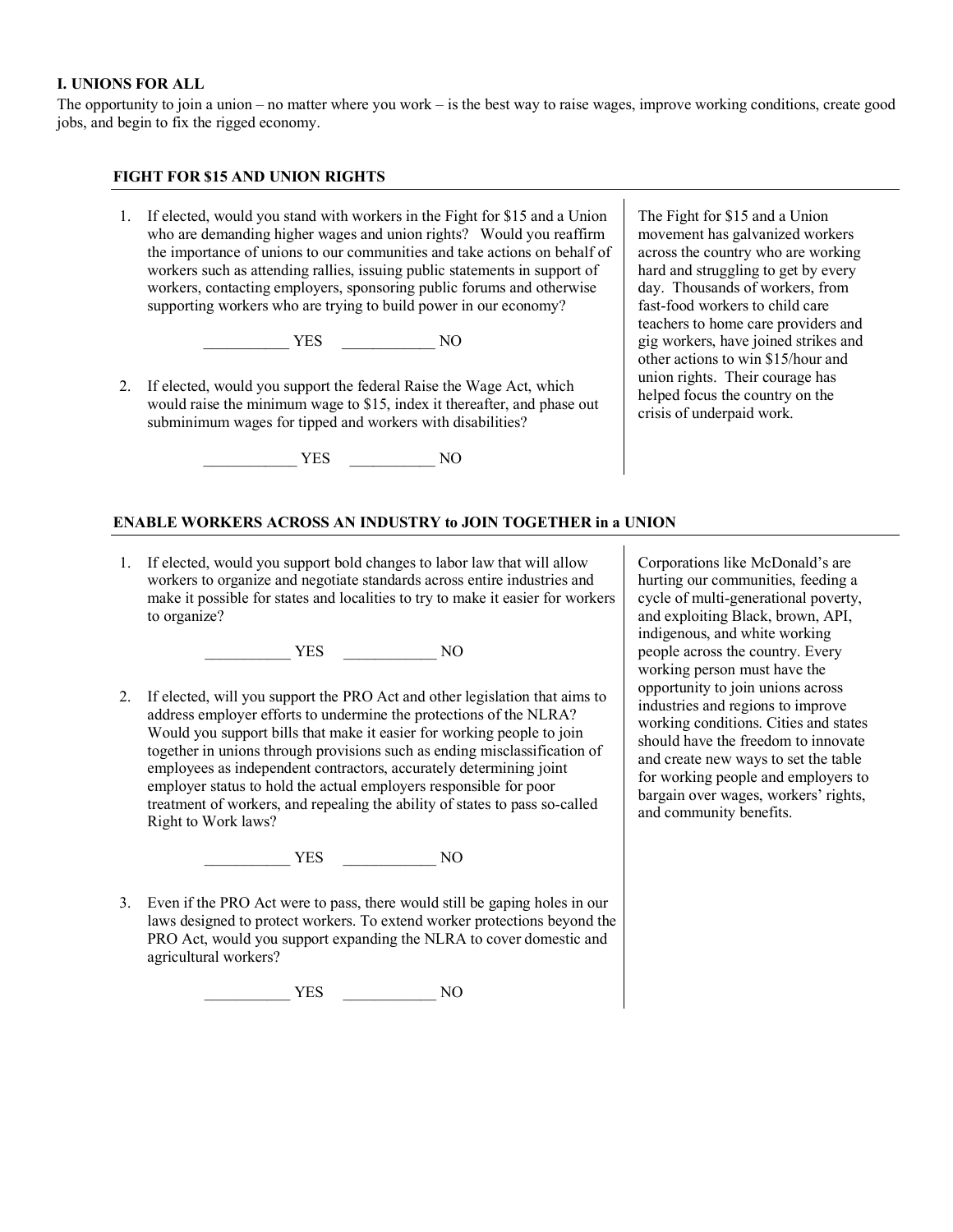1. If elected, will you support efforts to ensure that federal dollars create good, union jobs that put Americans to work by:

a) Making some of the fastest growing and lowest paying jobs in the country, including home care, child care, cleaning, and other service jobs, good-quality jobs by improving wages and training opportunities, as well as providing access for workers to join together in a union?

\_\_\_\_\_\_\_\_\_\_\_ YES \_\_\_\_\_\_\_\_\_\_\_\_ NO

b) Ensuring that all federal investments – including contracts, grants, loans, loan guarantees, tax breaks, and other forms – support jobs that provide a living wage, paid leave, and decent benefits, and promote workers' ability to organize and bargain collectively?

\_\_\_\_\_\_\_\_\_\_\_ YES \_\_\_\_\_\_\_\_\_\_\_\_ NO

2. If elected, will you support efforts to ensure that any airport or airline that benefits from federal subsidies or grants pays a living wage and implements responsible contractor policies to improve conditions for the workforce and passengers they serve?

\_\_\_\_\_\_\_\_\_\_\_ YES \_\_\_\_\_\_\_\_\_\_\_\_ NO

#### Too often, taxpayer funding is used to fund poor-quality jobs that are unsustainable for workers and detrimental to the mission of government. The airports and airline industry, which have benefited from billions of dollars in federal investment and subsidies, are one example. Over the last decade, airlines made record profits while spending billions on dividends and stock buybacks. Meanwhile, the majority of contracted passenger services jobs – including skycap, wheelchair attendant, cabin cleaner, security, baggage handling, and passenger services positions - pay poverty wages. Low wages, high turnover, and poor training put the health and security of workers and passengers at risk.

## **II. ACCESS to QUALITY, AFFORDABLE LONG TERM CARE and HEALTHCARE**

Everyone in America should have guaranteed access to quality, affordable healthcare and long term care, and all healthcare jobs should be good, union jobs paying sustainable wages.

## **VIABLE LONG TERM SERVICES and SUPPORTS**

1. Will you support the creation of a comprehensive and sustainable longterm services and supports financing and delivery system that ensures access to long term care for all Americans?

\_\_\_\_\_\_\_\_\_\_\_ YES \_\_\_\_\_\_\_\_\_\_\_\_ NO

2. In the near term, will you support efforts to strengthen and expand Medicaid home- and community-based services in order to help seniors and others in need of long term care services remain in their homes and communities, including proposals to address the institutional bias in the Medicaid program?

\_\_\_\_\_\_\_\_\_\_\_ YES \_\_\_\_\_\_\_\_\_\_\_\_ NO

3. Will you support efforts to ensure home care and other domestic workers are protected by employment and labor rights, including the right to join a union, which entails establishing these rights where they do not exist and

Ensuring access to high quality care for the needs of people with disabilities and our growing senior population is one of the biggest health care issues of our time. Seniors and people with disabilities should be able to receive the long-term services and supports that allow them to remain in their homes and communities, and those who opt for care in nursing homes or other congregate settings should get quality care, with high standards for staffing and safety. Medicaid funds and delivers more than 50% of paid LTSS, but was meant to be a safety net, not the primary LTSS delivery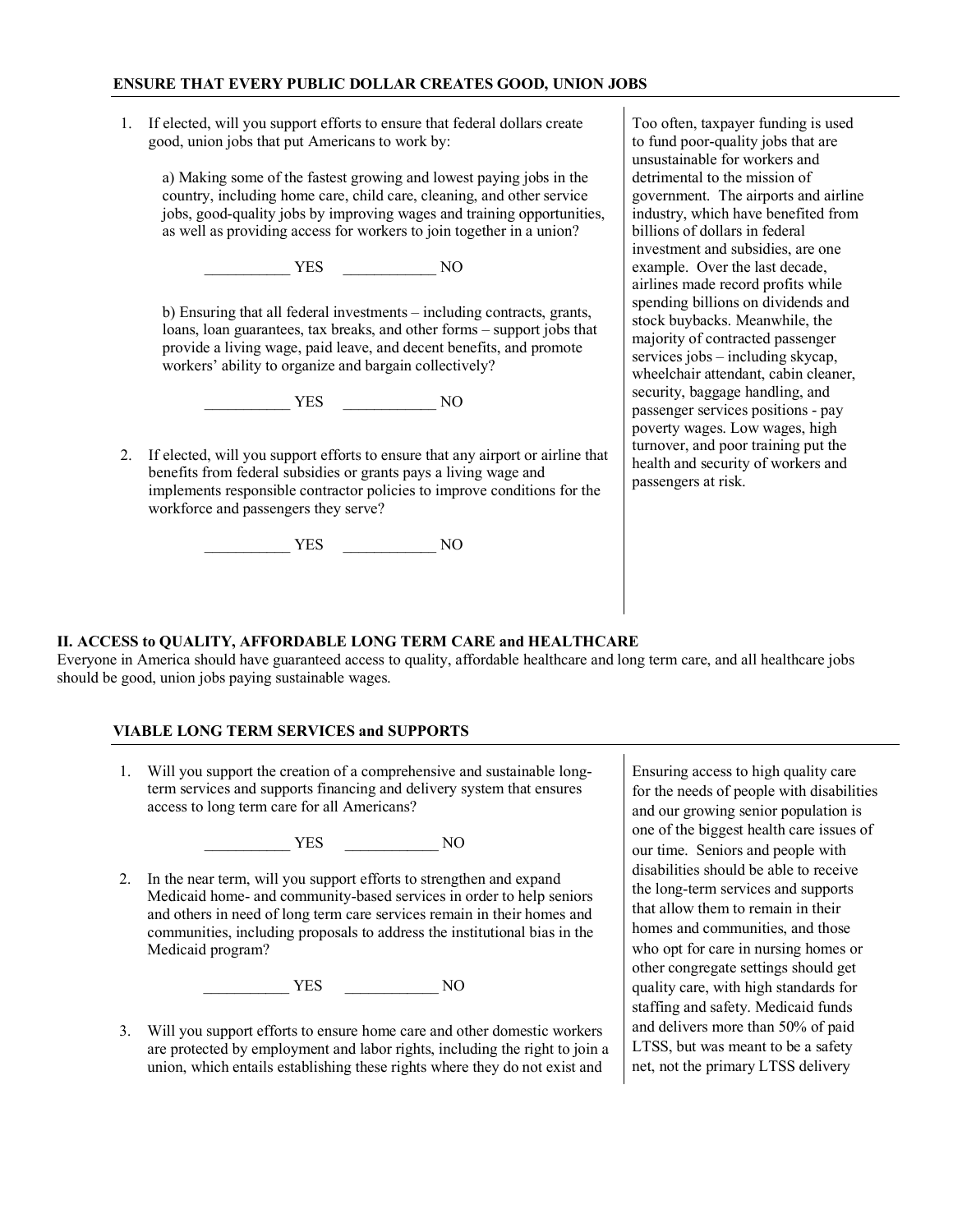enforcing them where they do?

\_\_\_\_\_\_\_\_\_\_\_ YES \_\_\_\_\_\_\_\_\_\_\_\_ NO

4. Nursing homes must be adequately staffed in order to provide quality care to residents. Staffing shortages in nursing homes were common before the COVID-19 pandemic and have become more widespread during the pandemic. Will you support legislation and other policies to create and enforce adequate federal minimum nursing facility staffing hours and staffto-resident ratio requirements?

\_\_\_\_\_\_\_\_\_\_\_ YES \_\_\_\_\_\_\_\_\_\_\_\_ NO

5. In institutional settings such as nursing facilities, there is currently little accountability for corporate provider practices, leaving these entities free to put profits over quality of care. For-profit nursing homes and nursing homes owned by private equity often direct resources to increase profits at the expense of worker wages and resident care. Will you support legislation and other policies to increase fiscal transparency and accountability among nursing home operators?

\_\_\_\_\_\_\_\_\_\_\_ YES \_\_\_\_\_\_\_\_\_\_\_\_ NO

## **QUALITY JOBS, QUALITY CARE**

1. Will you support legislation and Medicare and Medicaid policies to guarantee that all healthcare workers are able to join together in a union or other worker organization so they have a collective voice? This includes innovative models such as sector-wide bargaining for healthcare workers that allows worker organizations to negotiate across a specific industry.

\_\_\_\_\_\_\_\_\_\_\_ YES \_\_\_\_\_\_\_\_\_\_\_\_ NO

2. Will you support initiatives to expand access to training, such as apprenticeships and other skills training programs, along with increases in pay to reflect increased training and experience, for healthcare workers?

\_\_\_\_\_\_\_\_\_\_\_ YES \_\_\_\_\_\_\_\_\_\_\_\_ NO

3. Will you support policies to create and enforce federal standards that ensure adequate levels of staffing for nurses and other frontline healthcare providers, end outsourcing of critical functions that compromise the safety and quality of care, and ensure robust workplace safety standards for all healthcare workers, including adequate personal protective equipment and access to COVID-19 vaccines?

\_\_\_\_\_\_\_\_\_\_\_ YES \_\_\_\_\_\_\_\_\_\_\_\_ NO

system. In the absence of a viable long term care financing system, many people rely on family members to provide unpaid care, with consequences for their incomes and the overall economy. Meanwhile, the system does not work well for home care providers either--low wages and lack of training drive high rates of turnover, a problem that is exacerbated by the historic exclusion of these care providers from standard labor protections, as well as by barriers to joining a union.

The income inequality that plagues our economy more generally is particularly evident in the healthcare industry. While hospital CEOs and the insurance industry reap large pay and profits, many frontline workers earn so little that they must often rely on public assistance programs. Fixing our healthcare system requires ensuring that all workers have a voice in decisions that affect them and the people they serve, that they earn a living wage, and that they have access to training and other opportunities to develop their skills.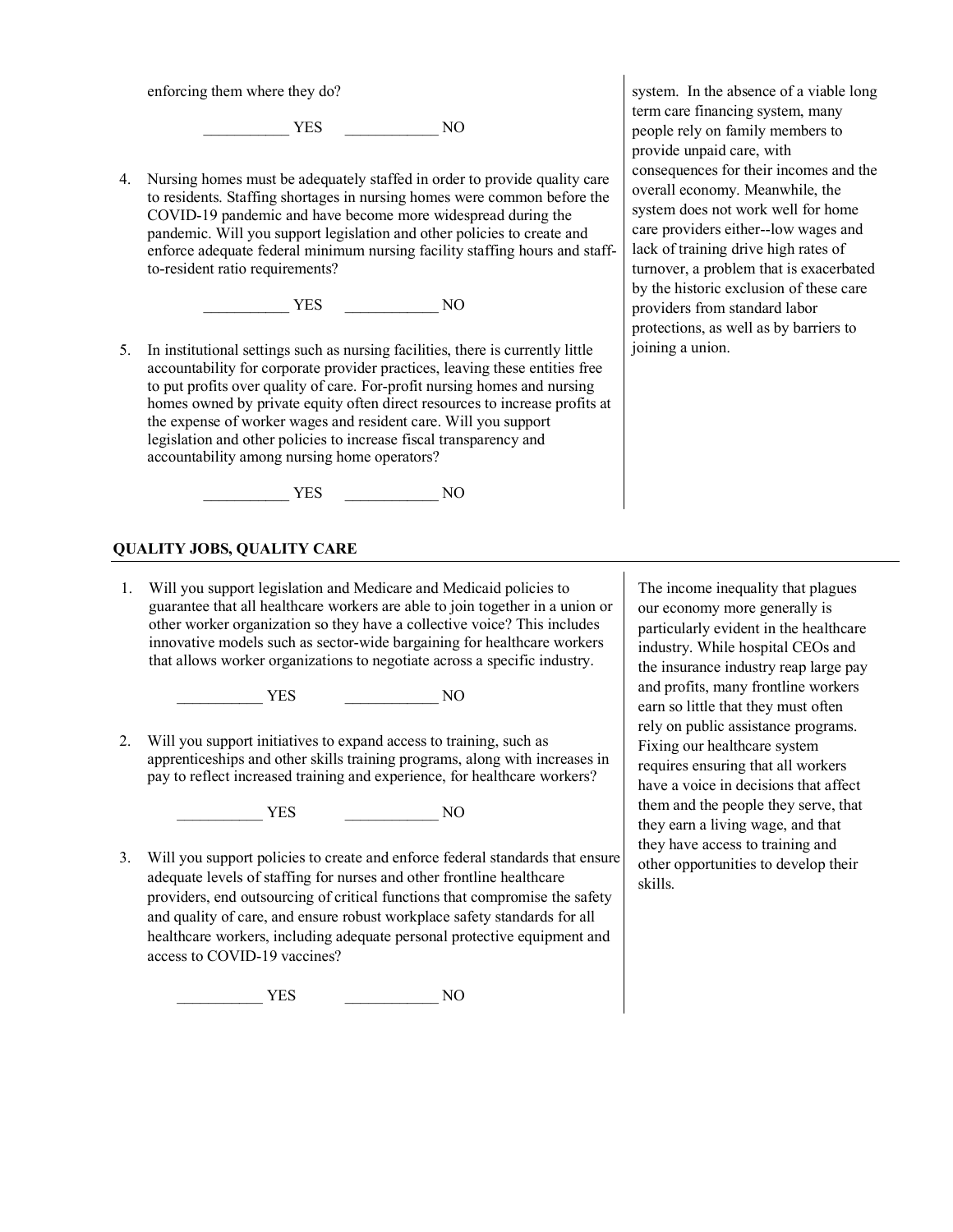#### **GUARANTEED ACCESS to QUALITY, AFFORDABLE HEALTHCARE**

1. Do you support universal healthcare, meaning ensuring that the 30 million people who are now without health insurance will be covered?

\_\_\_\_\_\_\_\_\_\_\_ YES \_\_\_\_\_\_\_\_\_\_\_\_ NO

2. Will you support legislation that allows the federal government to negotiate drug prices with pharmaceutical manufacturers and that addresses abuse of the patent system?

\_\_\_\_\_\_\_\_\_\_\_ YES \_\_\_\_\_\_\_\_\_\_\_\_ NO

3. Will you support legislation and other action to ensure the stability of hospital financing and enable hospitals and other providers to fully serve their communities, including measures to prevent cuts to Disproportionate Share Hospitals payments, increased funding for Graduate Medical Education, and reversal of "site-neutral" payment policies that harm hospital budgets?

\_\_\_\_\_\_\_\_\_\_\_ YES \_\_\_\_\_\_\_\_\_\_\_\_ NO

4. Will you support initiatives to reduce racial and ethnic disparities in healthcare, such as initiatives to address social determinants of health and to reduce maternal mortality rates among Black women and Native American women?

\_\_\_\_\_\_\_\_\_\_\_ YES \_\_\_\_\_\_\_\_\_\_\_\_ NO

Healthcare is a right, not a privilege. All people—Black, white and brown and regardless of sexual orientation or gender identity – should have access to quality, affordable healthcare and long term care. Since the enactment of the Affordable Care Act (ACA) in 2010, millions of Americans have gained access to basic, preventative healthcare that allows them to lead healthier lives, as well as protections from insurance company abuses. Yet despite these successes, approximately 30 million people remain uninsured and those who are insured face insurmountable rising costs. We must continue to move toward the goal of full universal coverage that is truly affordable. And on that path to universal healthcare coverage, we must invest in and improve the ACA, Medicaid, Medicare, and long term care.

## **III. FIXING OUR BROKEN IMMIGRATION SYSTEM**

Immigrant families should be welcome, safe, and free in America. Immigrant workers are – and have always been – powerful leaders in our union and integral to the care and service workforces in this country.

- 1. If elected, would you support
	- a) Enactment of a pathway to citizenship for dreamers, people with TPS, essential workers and other undocumented immigrant workers and their families?

\_\_\_\_\_\_\_\_\_\_\_ YES \_\_\_\_\_\_\_\_\_\_\_\_ NO

b) Humane treatment of asylum seekers who arrive at our border and efforts to address the root causes that lead them to flee their homelands, while resisting measures to limit access to asylum, deny due process, and fast-track deportations?

\_\_\_\_\_\_\_\_\_\_\_ YES \_\_\_\_\_\_\_\_\_\_\_\_ NO

Immigrants, like all workers, should have access to good union jobs and the opportunity to join a union. Instead of tearing immigrant children from their parents, inciting division, and spreading fear, we must treat immigrants humanely, recognizing that they are an essential part of our nation's fabric and that we are stronger together. Instead of walls and deportations, our treatment of immigrants must be consistent with our core national values. We must prioritize worker protections and family unity, and establish a roadmap to citizenship for dreamers, people with Temporary Protected Status (TPS), essential workers, and all who call this nation home.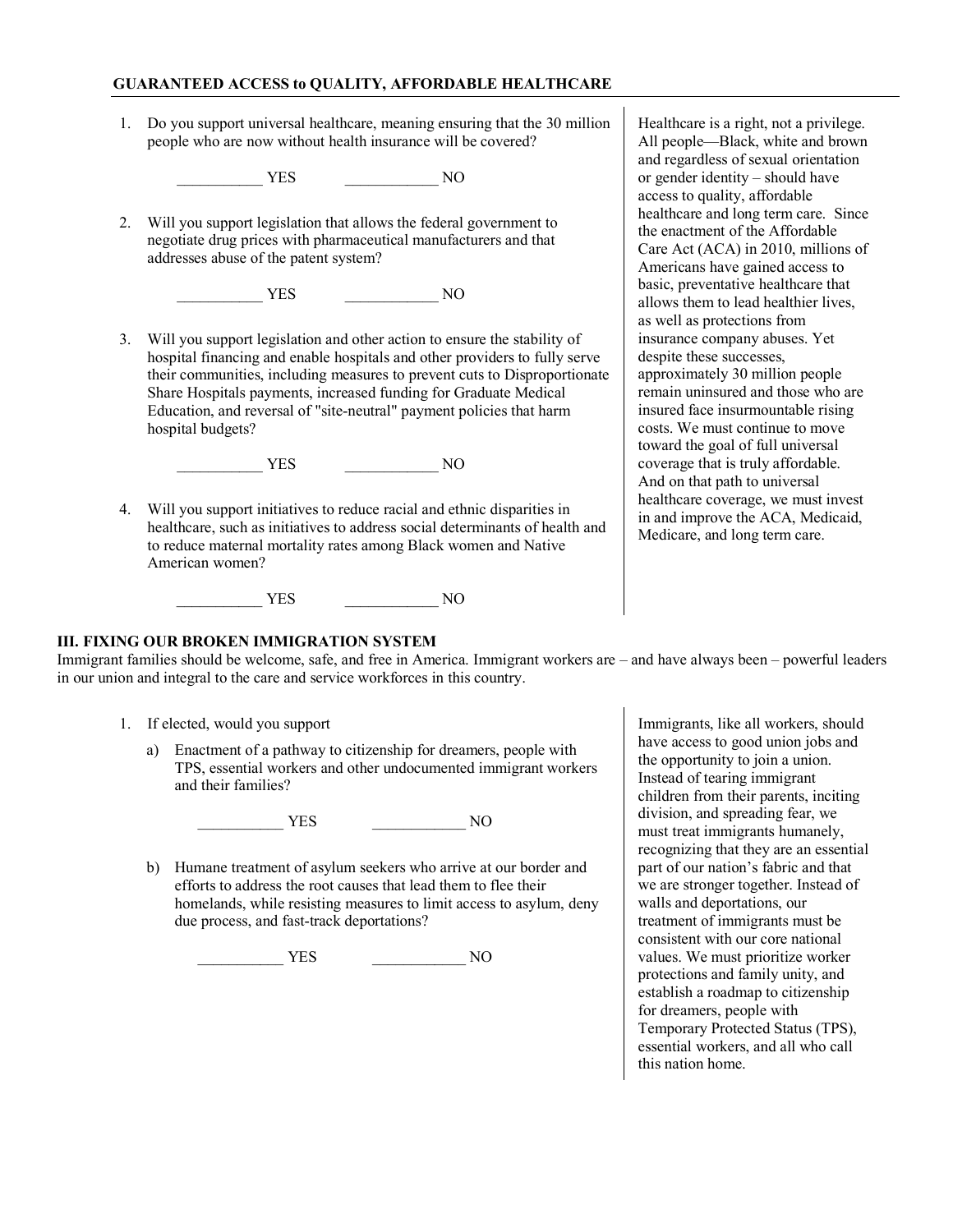- 2. ENFORCEMENT: If elected, will you
	- a) Resist efforts to impose harmful "reforms" such as cuts to family immigration, reductions in due process protections for asylum seekers, or militarization of the border in return for a pathway to citizenship for dreamers, people with TPS, or others?

\_\_\_\_\_\_\_\_\_\_\_ YES \_\_\_\_\_\_\_\_\_\_\_\_ NO

b) Support cuts in excess funding for immigration enforcement agents, detention, and border infrastructure that do not comport with rational need and are instead intended to create fear within immigrant communities, and will you support restrictions on any administration's ability to divert funds appropriated for other line items into immigration enforcement?

 $YES$  NO

c) Support legislation to enforce humane detention standards, end the use of private prisons to house immigrants, and reduce immigrant detention by limiting the circumstances in which it can be used?

\_\_\_\_\_\_\_\_\_\_\_ YES \_\_\_\_\_\_\_\_\_\_\_\_ NO

d) Oppose proposals to coerce state and local governments to use their own law enforcement agencies to participate in federal deportation efforts?

\_\_\_\_\_\_\_\_\_\_\_ YES \_\_\_\_\_\_\_\_\_\_\_\_ NO

## 3. LABOR: If elected, will you

a) Support legislation to protect workers involved in labor disputes from being undermined by immigration enforcement, or the threat of immigration enforcement?

\_\_\_\_\_\_\_\_\_\_\_ YES \_\_\_\_\_\_\_\_\_\_\_\_ NO

b) Oppose efforts, before comprehensive immigration reform is enacted, to make the flawed E-Verify program mandatory for all or to force layoffs based on Social Security number mismatches that affect many U.S. citizens and authorized workers?

\_\_\_\_\_\_\_\_\_\_\_ YES \_\_\_\_\_\_\_\_\_\_\_\_ NO

## 4. ACCESS TO BENEFITS: If elected,

a) Will you support expanding immigrant access to the government benefits that their tax dollars support and that allows them, their families, and their communities to thrive, including COVID relief,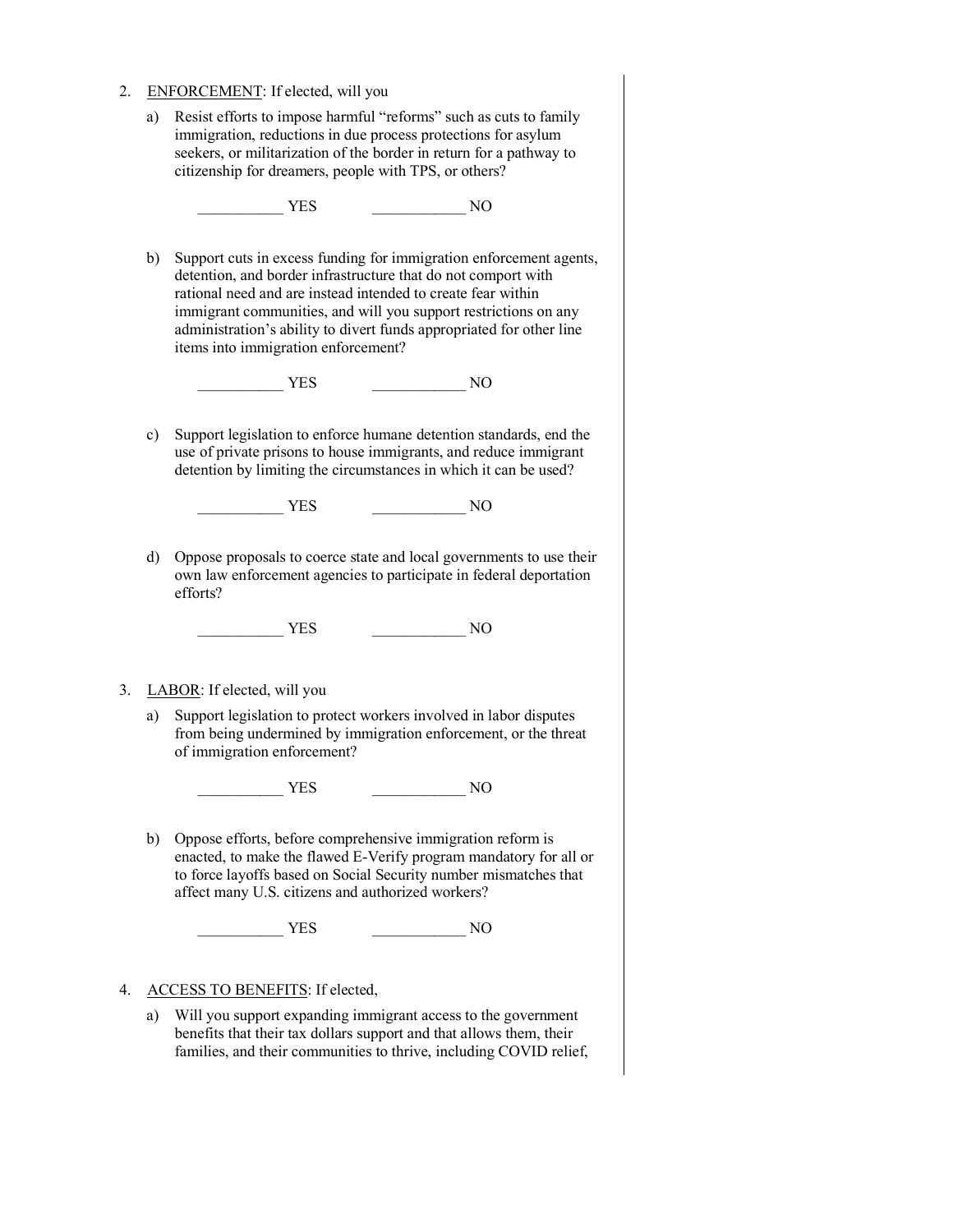health care, child and other tax credits, access to education, or other basic assistance?

 $YES$  NO

b) Given that access to healthcare for all is critical to the well-being and safety of our communities, do you support eliminating restrictions on healthcare coverage based on immigration status?

\_\_\_\_\_\_\_\_\_\_\_ YES \_\_\_\_\_\_\_\_\_\_\_\_ NO

## **IV. PROTECTING OUR ENVIRONMENT**

We must take immediate, bold action on climate change, hold corporations responsible for rampant pollution accountable, and create good, union jobs in a just transition to a green economy.

1. If elected, will you support bold and urgent action to address climate change by supporting the achievement of net-zero greenhouse gas emissions by 2050 with strong and meaningful GHG reduction benchmarks along the way?

\_\_\_\_\_\_\_\_\_\_\_ YES \_\_\_\_\_\_\_\_\_\_\_\_ NO

2. If elected, will you commit to protect and strengthen existing laws that assure communities live free from toxic chemicals and pollution, and improve public health?

\_\_\_\_\_\_\_\_\_\_\_ YES \_\_\_\_\_\_\_\_\_\_\_\_ NO

3. If elected, will you support initiatives to grow the production of U.S. clean energy through policies and investments in renewable energy, greater energy efficiency, clean energy manufacturing, and infrastructure upgrades, and in the process, create good union jobs?

\_\_\_\_\_\_\_\_\_\_\_ YES \_\_\_\_\_\_\_\_\_\_\_\_ NO

4. If elected, will you vote against bills that would, under the guise of "streamlining" or "regulatory reform," gut the federal rule-making process and hinder the federal government's ability to safeguard public health, workers, and communities?

\_\_\_\_\_\_\_\_\_\_\_ YES \_\_\_\_\_\_\_\_\_\_\_\_ NO

5. As government and government employees play a crucial role in climate adaptation, resilience and disaster response, will you support policies and initiatives that strengthen government employees abilities to successfully take on that responsibility?

\_\_\_\_\_\_\_\_\_\_\_ YES \_\_\_\_\_\_\_\_\_\_\_\_ NO

The devastating fires, hurricanes and floods that have disrupted the lives and livelihoods of millions of people in recent years underscore the need for urgent action to address the climate crisis. Policies to combat climate change must be connected to those that raise standards for all working people and address the needs of communities of color who are most impacted, so that no workers, families, or communities are left behind.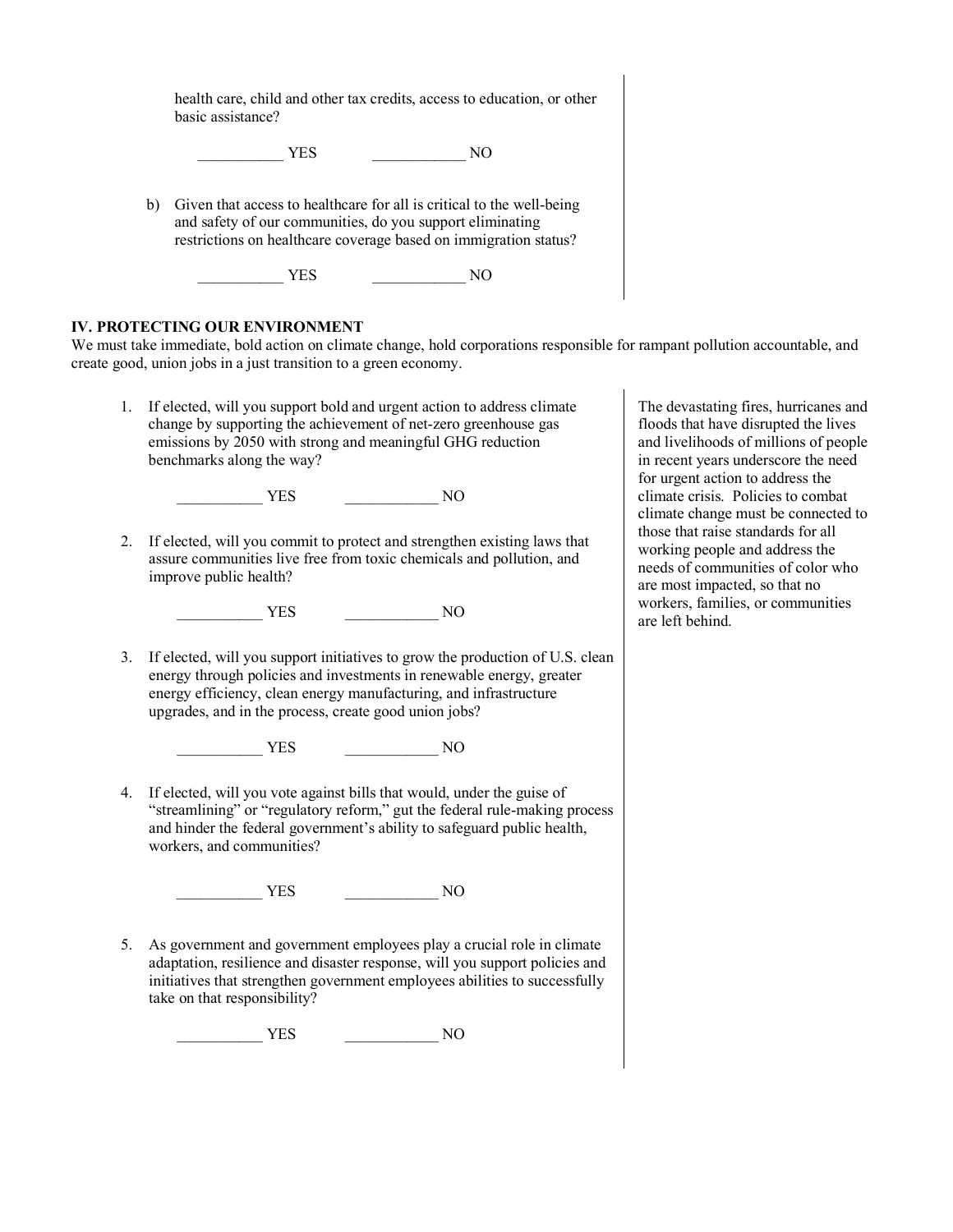## **V. INVESTING IN QUALITY EDUCATION and PUBLIC SERVICES**

Corporations and the wealthy must pay their fair share to help fund quality care and services for our children and our communities, and the dedicated professionals who do this work should earn a sustainable wage and decent benefits and be able to join with their coworkers in a union.

 $\mathbf{I}$ 

#### **INVESTMENTS in VITAL SERVICES, WITH A FOCUS ON LOW-INCOME COMMUNITIES**

| 1. | If elected, will you support efforts to create good, union jobs that put<br>Americans to work by fighting for significant government investment in the<br>following areas, and tying this funding to quality job standards?                                     |
|----|-----------------------------------------------------------------------------------------------------------------------------------------------------------------------------------------------------------------------------------------------------------------|
|    | a) Vital community needs, such as education, mental health, blight<br>removal, and programs to improve schools, libraries, and parks?                                                                                                                           |
|    | YES<br>NO<br>$\mathcal{L}^{\mathcal{L}}(\mathcal{L}^{\mathcal{L}})$ and $\mathcal{L}^{\mathcal{L}}(\mathcal{L}^{\mathcal{L}})$ . Then                                                                                                                           |
|    | b) Improving our airports and mass transit?                                                                                                                                                                                                                     |
|    | YES<br>NO                                                                                                                                                                                                                                                       |
|    | c) Growing green jobs in service, maintenance, and manufacturing?                                                                                                                                                                                               |
|    | YES<br>NO                                                                                                                                                                                                                                                       |
| 2. | If elected, will you support efforts to target job-creating public investments<br>in Black, brown, API, Indigenous and immigrant communities with high<br>unemployment, and ensure that local residents and businesses directly<br>benefit from the investment? |
|    | YES<br>NO                                                                                                                                                                                                                                                       |

#### **REQUIRE CORPORATIONS and THE WEALTHY ELITE to PAY THEIR FAIR SHARE**

1. In order to establish fair and effective taxation on the wealthy few and corporations, will you support efforts to raise tax rates, close tax loopholes, end tax breaks, beef up tax enforcement, and tackle racial tax inequities?

\_\_\_\_\_\_\_\_\_\_\_\_ YES \_\_\_\_\_\_\_\_\_\_\_\_ NO

Low-road, low-wage corporations hurt everyone by dodging taxes. They avoid contributing to the public goods and services that improve the lives of working families and their communities. Corporations continue to make record profits, yet the taxes paid by these corporations as a share of the overall economy and overall taxes has plummeted. Far too many corporations pay nothing in federal income tax. Moreover, the top one percent of individuals continue to gain an increasing amount of the economic pie, yet often pay lower tax rates than working families due to loopholes and other unfair tax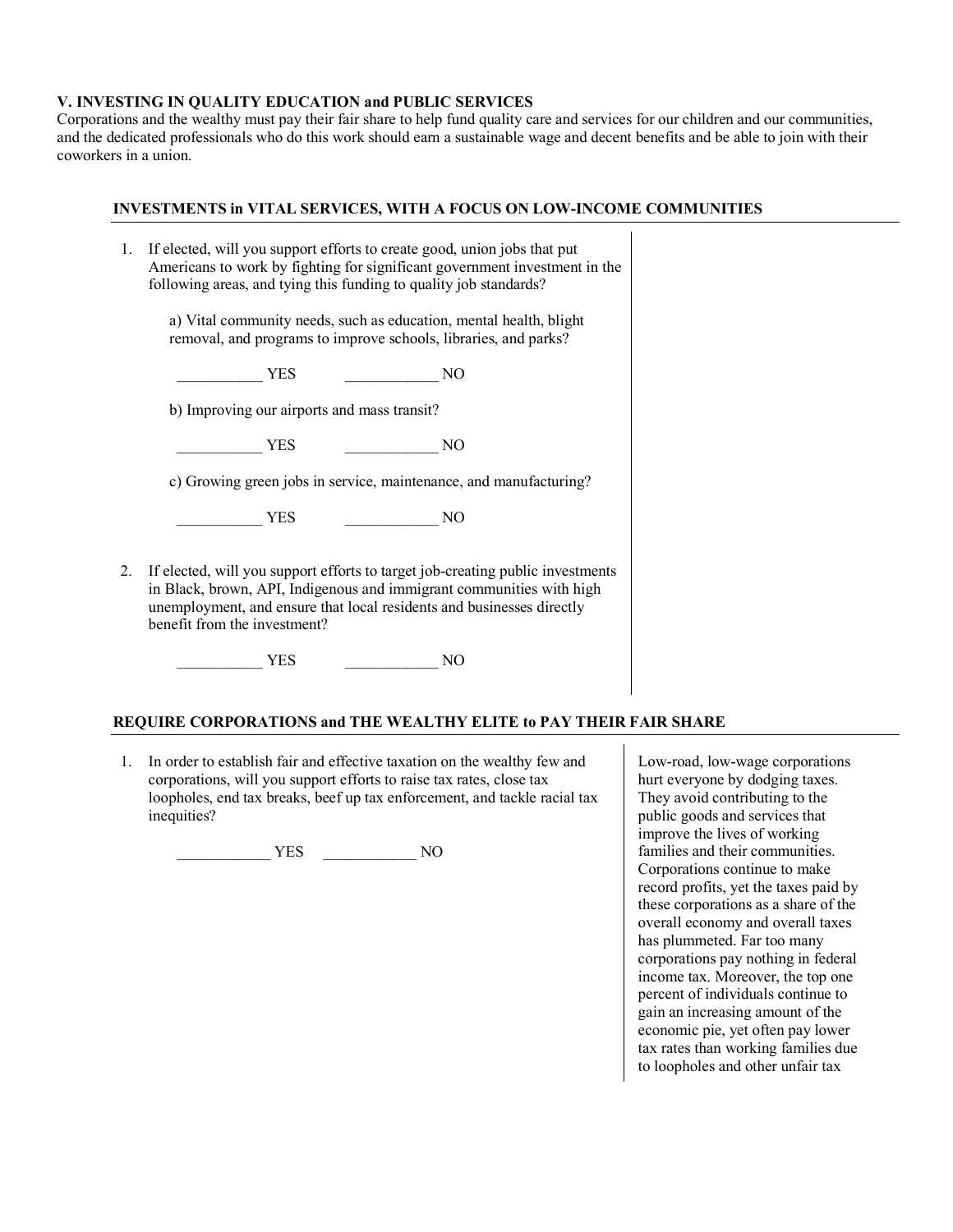benefits. Meanwhile, real wages among working families remain largely stagnant, the income gap continues to widen and the middle class continues to shrink.

#### **QUALITY EDUCATION for ALL – EARLY EDUCATION THROUGH HIGHER EDUCATION**

- 1. If elected, will you support efforts to:
	- a) Invest in a high quality child care system through direct investments in publicly-funded childcare (not just tax cuts or credits) and guaranteed support for all working families that need it?

\_\_\_\_\_\_\_\_\_\_\_\_ YES \_\_\_\_\_\_\_\_\_\_\_\_ NO

b) Improve labor standards for early educators by stabilizing incomes through contracts/grants for bedrock funding; providing child care workers with a living wage, benefits, and a path to parity with comparable elementary educators; broadening access to training opportunities through labor-management partnerships; ensuring workers have a voice on the job and a way to join together in a union?

\_\_\_\_\_\_\_\_\_\_\_\_ YES \_\_\_\_\_\_\_\_\_\_\_\_ NO

c) Fight for public K-12 education and ensure resources are sufficient and equitable, including by supporting major investments in Title I and IDEA; ensuring adequate school staffing with full-time familysustaining jobs; expanding access to fresh, nutritious school meals; opposing privatization; and scaling up community school models?

\_\_\_\_\_\_\_\_\_\_\_\_ YES \_\_\_\_\_\_\_\_\_\_\_\_ NO

d) Make higher education accessible and affordable, including by increasing funding for community colleges and state universities; supporting the right of educators to join together with their co-workers in a union and bargain collectively; and tying public investment in higher education to a voice on the job for educators along with familysustaining wages and benefits for all educators and staff at public institutions of higher education?

\_\_\_\_\_\_\_\_\_\_\_\_ YES \_\_\_\_\_\_\_\_\_\_\_\_ NO

2. Nationally, student loan debt surpassed \$1.7T in 2020, which is greater than both credit card and auto loan debt. The burden of student loan debt is preventing millions of families from pursuing the American dream, including the families of many SEIU members. If elected, would you support efforts to forgive student loan debt?

\_\_\_\_\_\_\_\_\_\_\_ YES \_\_\_\_\_\_\_\_\_\_\_ NO

We must invest in the child care and educational systems to create opportunities for lifelong learning and success. We must ensure that all our children receive high quality care and early learning opportunities to give them a good start in life, all our children attend good K-12 schools with wraparound supports to help them thrive, and all our children can graduate from college without burdensome debt. And the child care and educational staff who invest so much in our children should be treated with dignity, have a voice at work, and be paid a living wage and benefits.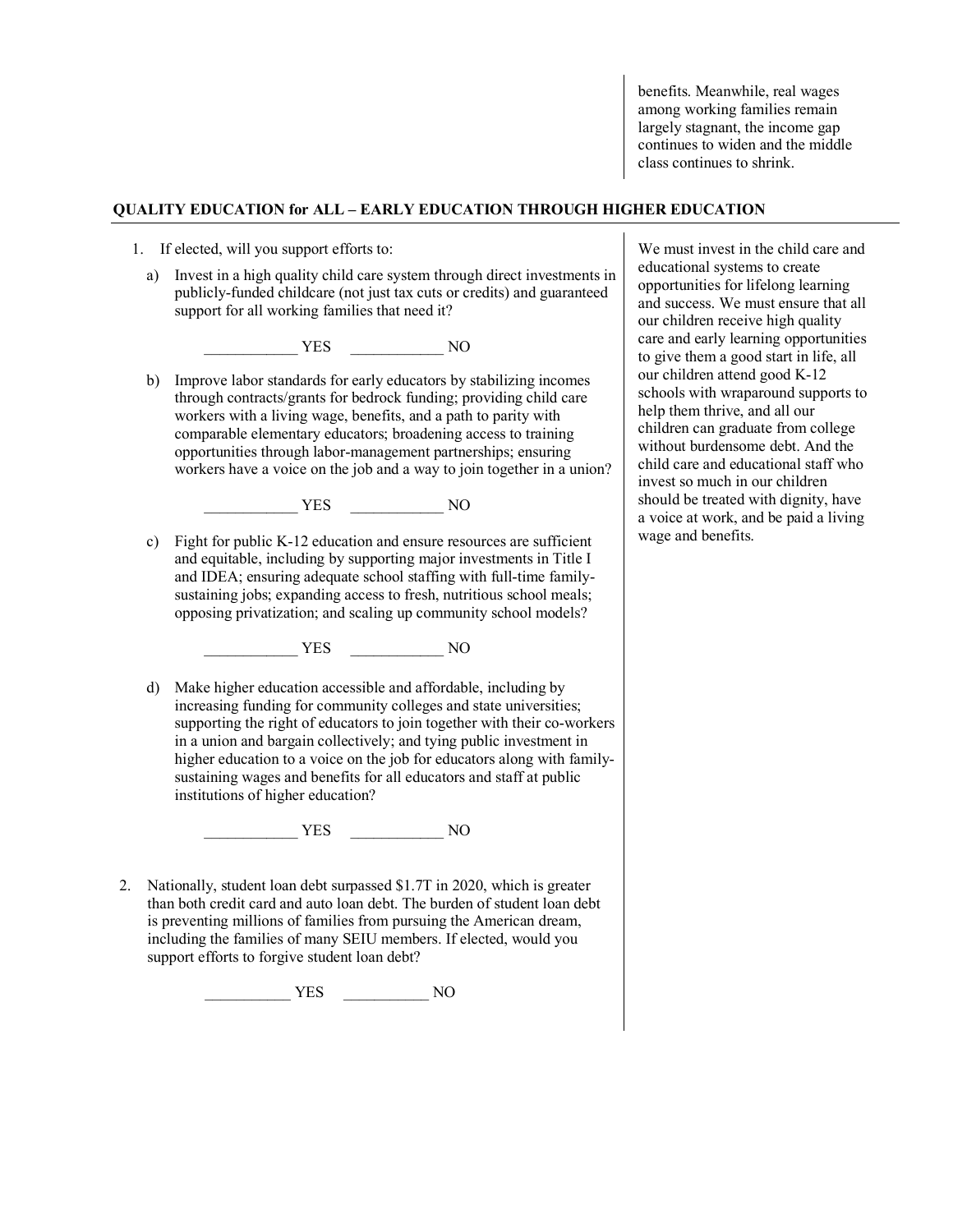#### **VI. DEMOCRACY and JUSTICE FOR ALL**

To win economic justice for working people, we must win racial justice - and racial justice cannot be achieved until we advance a multi-racial democracy where every person's voice is heard and counted, every family has the opportunity to thrive, and justice is rendered for all communities.

1. If elected, will you support legislation restoring the full weight of the Voting Rights Act of 1965, including empowering the Department of Justice with the authority to supervise changes to state election laws that result in discrimination against racial or language minorities and may purposefully or inadvertently limit voters' access to the ballot?

\_\_\_\_\_\_\_\_\_\_\_ YES \_\_\_\_\_\_\_\_\_\_\_\_ NO

2. If elected, will you support proposals to automatically restore voting rights for individuals who have previously been incarcerated or impacted by the criminal justice system?

\_\_\_\_\_\_\_\_\_\_\_ YES \_\_\_\_\_\_\_\_\_\_\_\_ NO

3. If elected, will you support adopting universal voter registration, expanding early voting, using mail ballots, same day and automatic voter registration, ending voter purges, and other measures that increase voter participation/access and combat voter suppression efforts at the state and local level?

\_\_\_\_\_\_\_\_\_\_\_ YES \_\_\_\_\_\_\_\_\_\_\_\_ NO

- 4. If elected, will you be willing to support prioritizing structural changes to the government that would unrig the rules against working families including but not limited to:
	- a) DC statehood
	- b) Puerto Rican self-determination
	- c) Expansion of all federal courts
	- d) Ending partisan and racial gerrymandering
	- e) Universal ethics reforms

\_\_\_\_\_\_\_\_\_\_\_ YES \_\_\_\_\_\_\_\_\_\_\_\_ NO

5. If elected, will you support proposals to end the influence of big money from the wealthy and corporations in our political system by enacting reasonable campaign finance laws?

\_\_\_\_\_\_\_\_\_\_\_ YES \_\_\_\_\_\_\_\_\_\_\_\_ NO

6. If elected, will you support proposals that reimagine our society from one that criminalizes and harms Black people, other people of color as well as poor people to a just society that invests in a vision of community safety that works and is for everyone without exception?

\_\_\_\_\_\_\_\_\_\_\_ YES \_\_\_\_\_\_\_\_\_\_\_\_ NO

We believe that to win economic justice for working people, we must win racial justice. And racial justice cannot be achieved until we advance a multi-racial democracy where every person's voice is heard and counted, every family has the opportunity to thrive, and justice is rendered for all communities. The fundamental challenges to our vision are structural racism and corporate power. Our countries' refusal to enact bold structural change continues to leave people of color and other historically marginalized communities in danger.

SEIU members have been greatly impacted by three pressing, simultaneous crises: the COVID-19 pandemic, the economic crisis, and the epidemic of continuous violence against Black people and other communities of color. This along with The onslaught of attacks on our democracy and voting rights in the wake of the historic turnout of voters of all backgrounds in the 2020 election, along with the "Big Lie" and the violent insurrection at our Capitol that followed, These events painfully reinforce how far we still have to go to achieve racial and economic justice to advance a true multi-racial democracy where justice is rendered for all no matter their background. This is a moment where we must lead with unequivocal principle because we know Our freedom to vote is interlinked inextricably linked to making progress and expanding power across our communities, including ensuring a living wage of \$15 and a union, treating caregivers as essential workers, providing a pathway to citizenship, tackling climate change, and reimagining public safety and the role of law enforcement in our communities.